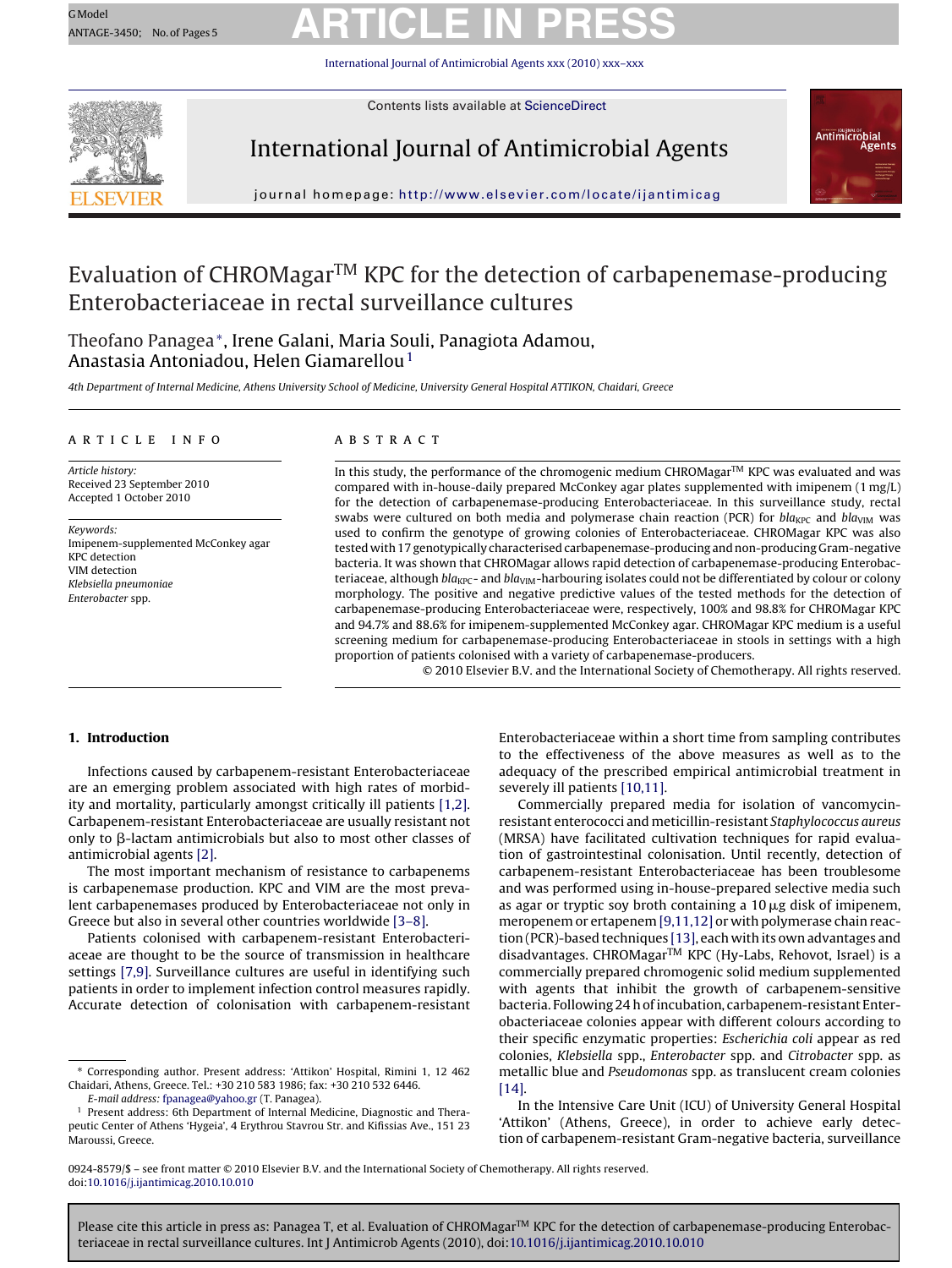## <span id="page-1-0"></span>GModel GMOdel **ARTICLE IN PRESS**

2 T. Panagea et al. / International Journal of Antimicrobial Agents *xxx (2010) xxx–xxx*

### **Table 1**

Colony morphology of genotypically characterised carbapenem-resistant strains on CHROMagar $^{TM}$  KPC.

| Microorganism           | Genotype <sup>a</sup>     | MIC (mg/L) |            |            | Colony morphology                                 |
|-------------------------|---------------------------|------------|------------|------------|---------------------------------------------------|
|                         |                           | <b>IPM</b> | <b>MEM</b> | <b>ERT</b> |                                                   |
| Escherichia coli        | bla <sub>VIM</sub>        | 8          |            |            | Poor growth, small pink colonies                  |
| E. coli                 | $bla_{KPC}$               | >8         | >8         | >4         | Pink colonies                                     |
| Klebsiella pneumoniae   | $bla_{KPC}$               | >8         | >8         | >4         | Steel blue colonies                               |
| K. pneumoniae           | $bla_{KPC}$               | >8         | >8         | >4         | Steel blue colonies                               |
| K. pneumoniae           | bla <sub>VIM</sub>        | >8         | 8          | >4         | Steel blue colonies                               |
| Enterobacter cloacae    | bla <sub>VIM</sub>        | 2          | >8         | >4         | Steel blue colonies                               |
| E. cloacae              | $blaVIM$ and $blaKPC$     | >8         | 8          | 4          | Steel blue colonies                               |
| Enterobacter aerogenes  | $bla_{KPC}$               | >8         | >8         | >4         | Steel blue colonies                               |
| E. aerogenes            | $bla_{KPC}$               | >8         | >8         | >4         | Steel blue colonies                               |
| Citrobacter freundii    | bla <sub>VIM</sub>        | 4          | $\leq 1$   |            | Poor growth, small pink colonies with dark centre |
| Proteus mirabilis       | $bla_\mathrm{VIM}$        | >8         | >8         | >4         | Colonies with brown halo                          |
| P. mirabilis            | bla <sub>VIM</sub>        | 4          | 4          | 0.5        | Colonies with brown halo                          |
| Pseudomonas aeruginosa  | bla <sub>VIM</sub>        | >8         | >8         | N/D        | White colonies                                    |
| P. aeruginosa           | None                      | 4          | >8         | N/D        | White colonies                                    |
| P. aeruginosa           | None                      | 4          | >8         | N/D        | White colonies                                    |
| Acinetobacter baumannii | bla <sub>VIM</sub>        | >8         | >8         | >8         | White colonies                                    |
| A. baumannii            | $bla_{\rm OXA\text{-}58}$ | >8         | >8         | >8         | White colonies                                    |

MIC, minimum inhibitory concentration; IPM, imipenem; MEM, meropenem; ERT, ertapenem; N/D, not determined.

<sup>a</sup> Genotype was confirmed by polymerase chain reaction (PCR) using specific primers and sequencing [\[15–17\].](#page-4-0)

cultures (rectal swabs and bronchial secretions) are performed twice weekly in all ICU patients. Samples are plated on in-houseprepared McConkey agar supplemented with antibiotics. In the present study, the performance of CHROMagar KPC was compared with that of the in-house-daily prepared McConkey agar plates supplemented with imipenem for the detection of carbapenemresistant Enterobacteriaceae.

### **2. Material and methods**

### 2.1. Preliminary studies

To evaluate the reliability of the new CHROMagar KPC and its applicability for detecting carbapenem-resistant Gramnegative pathogens harbouring different resistance mechanisms, 17 genotypically characterised clinical isolates were studied, including 12 carbapenemase-producing Enterobacteriaceae, 3 carbapenemase-producing non-fermenters and 2 meropenemresistant non-carbapenemase producing Pseudomonas aeruginosa isolates (Table 1). The colour and morphological characteristics of the colonies grown on CHROMagar KPC were recorded after 24 h and 48 h of incubation in ambient air at 35 ◦C.

### 2.2. Comparative evaluation of screening methods

Rectal swabs from patients hospitalised in four different tertiary hospitals in Athens, Greece, during February 2009 were promptly placed in Stuart transport medium (Cultiplast; LPT Italiana SpA, Milan, Italy) and were transported within 12 h to the Clinical Microbiology and Infectious Diseases Laboratory of the 4th Department of Internal Medicine, University General Hospital 'Attikon'. Swabs were then plated sequentially both on commercially prepared CHROMagar KPC and on in-house-daily prepared McConkey agar plates (Becton-Dickinson, Cockeysville, MD) supplemented with 1 mg/L imipenem. To ensure equal inoculation, each swab was plated alternately on both media. Plates were incubated at 35 ◦C in ambient air and were examined for growth at 24 h and 48 h. All morphologically different colonies from imipenemsupplemented McConkey agar and all differently coloured colonies (blue, red or with a brown halo according to the manufacturer) from CHROMagar KPC were subcultured on McConkey agar and were submitted to identification and susceptibility testing using a BD Phoenix automated microbiology system (Becton Dickinson Diagnostic Systems, Sparks, MD). Metallo-β-lactamase and KPC production were screened using the ethylene diamine tetra-acetic acid (EDTA)–imipenem approximation disk synergy test and the boronic acid disk test, respectively [\[18,19\]. T](#page-4-0)he presence of  $bla_{KPC}$ and bla<sub>VIM</sub> was confirmed by PCR with specific primers [\[15,16\].](#page-4-0)

### 2.3. Detection limit

Four genotypically characterised clinical strains of carbapenemresistant Klebsiella pneumoniae [imipenem minimum inhibitory concentration (MIC)  $\geq$ 16 mg/L] known to possess bla<sub>KPC-2</sub> or  $bla<sub>VIM-1</sub>$  were included in the experiments to assess the detection limit of the CHROMagar KPC screening method. Starting with an initial inoculum of ca.  $5 \times 10^7$  colony-forming units (CFU)/mL, serial 10-fold dilutions of the four K. pneumoniae isolates were prepared in normal saline. Viable cells were counted by the colony count technique according to Clinical and Laboratory Standards Institute (CLSI) methodology [\[20\].](#page-4-0)

To assess possible interference from other organisms that can inhabit the gastrointestinal tract, the following organisms were added to each dilution (ca.  $5 \times 10^7$  CFU/mL): a clinical isolate of imipenem-resistant P. aeruginosa harbouring  $bla<sub>VIM-1</sub>$ ; a clinical isolate of extended-spectrum β-lactamase-producing K. pneumoniαe; and E. coli ATCC 35218. Then,  $100 \mu$ L of each of the culture mixtures was plated on CHROMagar KPC and incubated for 24–48 h for colony counts; recovery of steel blue colonies was recorded. The detection limit of CHROMagar KPC was the lowest concentration of the isolate that resulted in recovery of steel blue colonies.

### 2.4. Analysis of the results

Swabs positive for any carbapenemase-producing Enterobacteriaceae by both methods (red or metallic blue colonies on CHROMagar KPC and growth on imipenem-supplemented McConkey agar and a positive PCR for  $bla<sub>VIM</sub>$  and/or  $bla<sub>KPC</sub>$ ) were characterised as 'true positive' and those negative by both methods (no red or metallic blue colonies on CHROMagar KPC and no growth of Enterobacteriaceae on imipenem-supplemented McConkey agar) were characterised as 'true negative'. All swabs yielding discrepant results between the two testing methods were finally characterised as 'true positive' or 'true negative' with regard to the presence of carbapenemase-producing Enterobacteriaceae by PCR for bla<sub>VIM</sub> and bla<sub>KPC</sub>, as described above [\(Fig. 1\).](#page-2-0) The posi-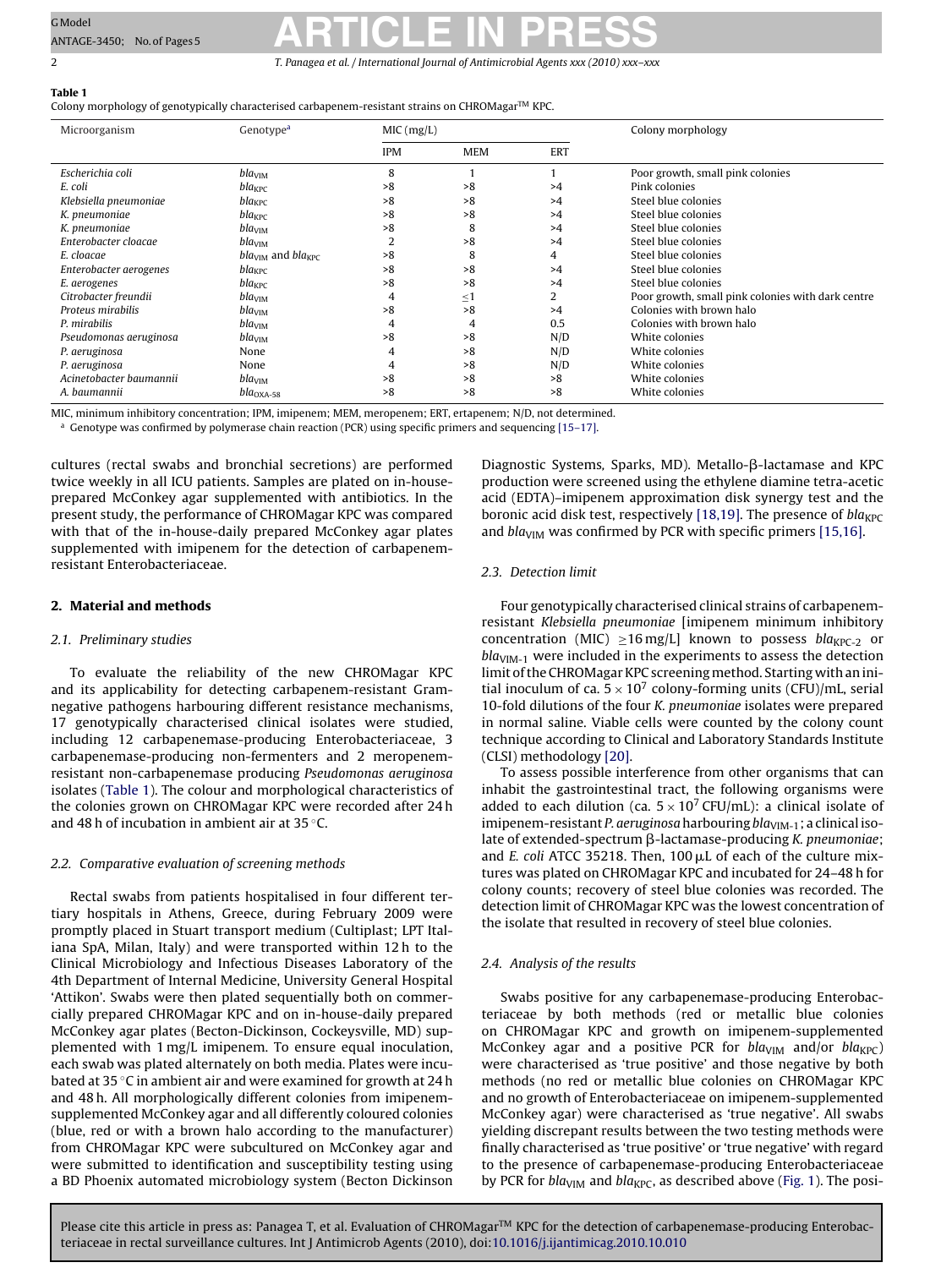### <span id="page-2-0"></span>GMOdel GMOdel **RARTICLE IN PRESS**

T. Panagea et al. / International Journal of Antimicrobial Agents *xxx (2010) xxx–xxx* 3



**Fig. 1.** Processing of 126 rectal swabs by culture on imipenem-containing McConkey agar (IMP-McConkey agar) and CHROMagar™ KPC for the detection of carbapenemaseproducing Enterobacteriaceae, and final interpretation of the results by polymerase chain reaction (PCR) using  $bla_{KPC}$ - and  $bla_{VIM}$ -specific primers.

tive predictive value (PPV) and negative predictive value (NPV) of both methods was calculated.

### **3. Results**

#### 3.1. Preliminary studies

All tested strains grew on CHROMagar KPC. Klebsiella pneumoniae, Enterobacter cloacae and Enterobacter aerogenes harbouring *bla*<sub>VIM</sub> and/or *bla<sub>KPC</sub>* yielded large steel blue colonies at 24 h. *bla*<sub>VIM</sub>or  $bla_{KPC}$ -harbouring E. coli and Citrobacter freundii grew as pink colonies or pink with darker centre colonies, respectively, whereas Proteus mirabilis grew as colonies with a brown halo. The two types of carbapenemases (VIM or KPC) could not be differentiated by the colony morphology of producing strains [\(Table 1\).](#page-1-0) The single strain of E. cloacae harbouring both carbapenemases was recently isolated from rectal surveillance specimens of two ICU patients (unpublished data).

### 3.2. Comparative evaluation of screening methods

In total, 126 rectal swabs from 121 patients hospitalised in four different tertiary hospitals in Athens during February 2009 were examined. A second sample collected during a 15-day period from five patients was included in the study because of changes in the recovered microbial flora. Of the 121 patients, 79 (65.3%) were in the ICU and 42 (34.7%) were in internal medicine and surgical wards.

### 3.2.1. Imipenem-supplemented McConkey agar

Amongst 126 samples cultured, 38 (30.2%) yielded at least one strain of the family Enterobacteriaceae, 66 samples (52.4%) yielded no growth (Fig. 1) and the remaining 22 samples (17.5%) grew only non-Enterobacteriaceae. In total, 93 isolates were recovered from imipenem-supplemented McConkey agar. Of 44 Enterobacteriaceae strains, 4 were imipenem- and meropenem-susceptible [\[21\]](#page-4-0) and were identified as E. coli negative for  $bla<sub>VIM</sub>$ or  $bla_{KPC}$  by PCR (2 of them were present in the sample with carbapenemase-producing Enterobacteriaceae). The other 40 isolates were non-susceptible to imipenem and/or meropenem and were identified as KPC-producing K. pneumoniae  $(n=30)$ , VIM-producing K. pneumoniae  $(n=7)$ , KPC-producing Enterobacter spp.  $(n=2;$  both coexisted in the sample with KPC-producing K. pneumoniae) and VIM-producing P. mirabilis  $(n=1)$ . Amongst 49 non-fermenting Gram-negative bacilli, 9 were found to be imipenem-susceptible and were identified as P. aeruginosa; the remaining 40 carbapenem-non-susceptible isolates were identified as P. aeruginosa or Acinetobacter baumannii.

### 3.2.2. CHROMagar KPC

Metallic blue colonies were obtained from 45 samples (Fig. 1). In 10 rectal samples, CHROMagar KPC detected carbapenemresistant K. pneumoniae harbouring bla<sub>KPC</sub> (n=6) or bla<sub>VIM</sub> (n=4) that the in-house-prepared imipenem-supplemented McConkey agar plate failed to detect (Fig. 1). In total, 47 isolates were recovered, all identified as K. pneumoniae. Forty-six were imipenemand/or meropenem-resistant and one was imipenem-intermediate (MIC =  $8 \text{ mg/L}$ ) and meropenem-susceptible (MIC =  $2 \text{ mg/L}$ ). Thirtyfive isolates (74.5%) harboured  $bla_{KPC}$  and 12 isolates (25.5%) harboured  $bla<sub>VIM</sub>$ . White and light green colonies were also recovered from 35 samples but were not tested further as they were thought to be non-Enterobacteriaceae.

Concordant results between the two methods were documented for 113 specimens (89.7%), whereas discordant results were recorded for 13 specimens (10.3%). The PPV and NPV of the tested methods for the detection of carbapenemase-producing Enterobacteriaceae were, respectively, 100% and 98.8% for CHRO-Magar KPC and 94.7% and 88.6% for imipenem-supplemented McConkey agar (Fig. 1).

Moreover, 42 (91.3%) of the 46 true positive samples were recorded in ICU patients.

All carbapenem-non-susceptible K. pneumoniae strains were isolated after 24 h of incubation on either agar plate, except for two isolates that grew the first day on CHROMagar KPC and the second day on imipenem-supplemented McConkey agar.

Klebsiella pneumoniae isolates harbouring bla<sub>KPC</sub> were 100% nonsusceptible to imipenem and 94.6% non-susceptible to meropenem, whilst those harbouring  $bla<sub>VIM</sub>$  were 92.9% non-susceptible to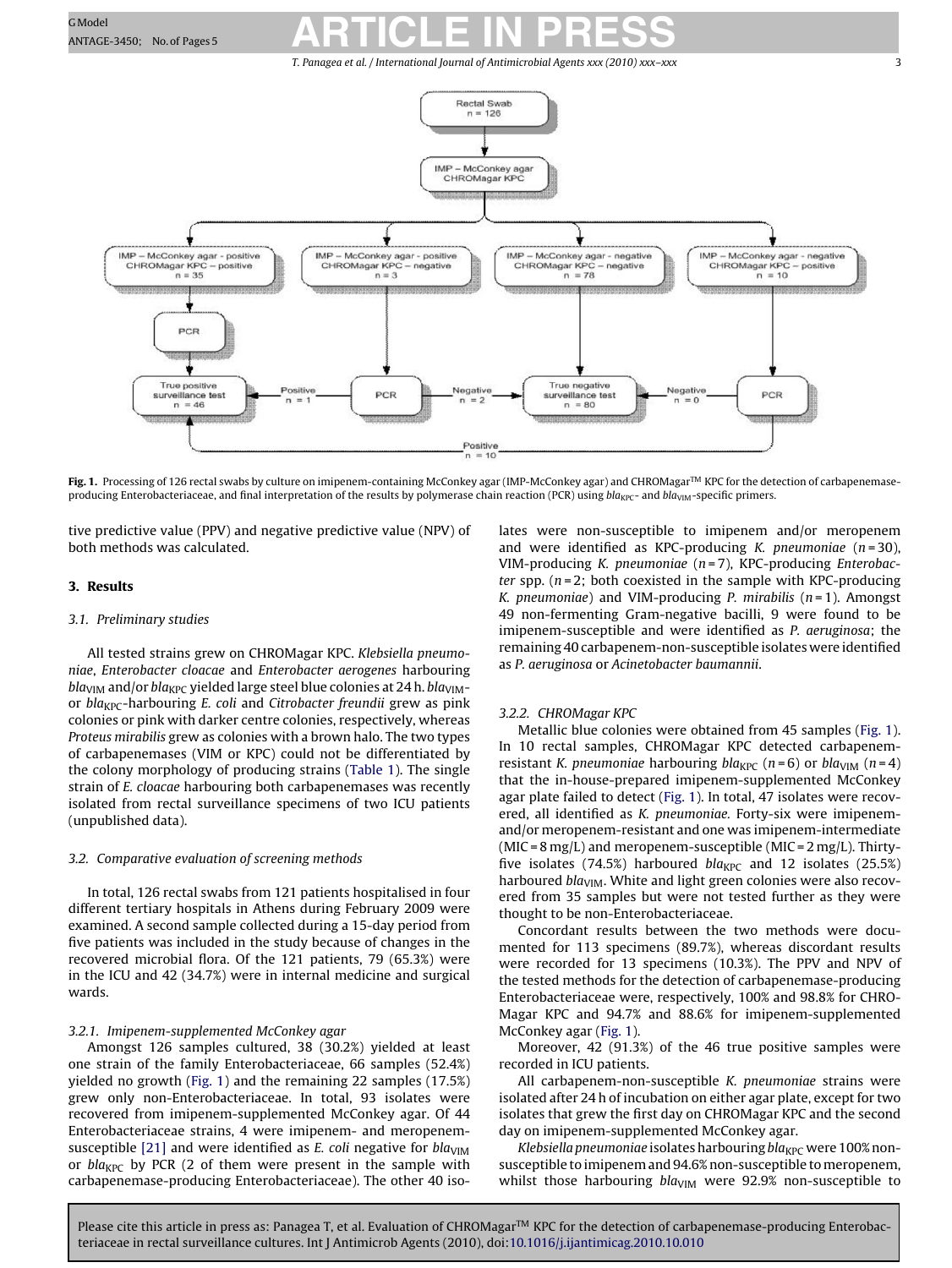# GModel GMOdel **ARTICLE IN PRESS**

4 T. Panagea et al. / International Journal of Antimicrobial Agents *xxx (2010) xxx–xxx*

imipenem and 50% non-susceptible to meropenem according to CLSI breakpoints [\[21\]](#page-4-0) (Table 2).

### 3.3. Detection limit experiment

The two KPC-2-producing K. pneumoniae isolates were detected as metallic blue colonies on CHROMagar KPC with a detection limit of  $4 \times 10^{1}$ –9 × 10<sup>2</sup> CFU/mL, whilst for the two VIM-1-producing K. pneumoniae strains the detection limit was  $7 \times 10^2 - 5 \times 10^3$  CFU/mL.

### **4. Discussion**

Rapid detection of antibiotic-resistant nosocomial pathogens in the gastrointestinal tracts of patients is considered a necessary step in successful infection control protocols [\[2,22\]. I](#page-4-0)t provides useful information on the prevalence of colonisation by multiresistant pathogens and dictates strict implementation of additional infection control measures. Obtaining results in a short time interval and taking immediate action in terms of infection control prevents further dissemination of resistant strains as well as predicting the real pathogen in the case of ventilator-associated pneumonia or bacteraemia [\[10\].](#page-4-0)

In the present study, CHROMagar KPC medium was evaluated for its performance in detecting 17 genotypically characterised clinical isolates. It was shown that all tested Gram-negative bacteria grew on CHROMagar KPC and it was possible to detect KPC and/or VIM carbapenemase-producing Enterobacteriaceae in just 24 h. Nevertheless, differentiation between  $bla_{KPC}$ - and  $bla_{VIM}$ harbouring Enterobacteriaceae was not possible by colour or colony morphology. Likewise, differentiation of carbapenemaseproducing P. aeruginosa from meropenem-non-susceptible strains not producing a carbapenemase was not possible. Citrobacter freundii and E. coli strains with low MICs to carbapenems (intermediate or susceptible) showed poor growth even after 48 h of incubation and were less efficiently detected [\(Table 1\).](#page-1-0)

In this surveillance study conducted in four institutions with a high percentage of patients colonised with  $bla_{\text{KPC}}$ - and/or  $bla_{\text{VIM}}$ positive Enterobacteriaceae (true positive specimens, 36.5%), CHROMagar KPC showed an excellent PPV and NPV of 100% and 98.8%, respectively, in detecting carbapenemase-producing Enterobacteriaceae compared with in-house-prepared medium that showed a PPV of 94.7% and a NPV of 88.6%. The lower NPV of McConkey agar necessitates confirmatory PCR testing and final results are available  $\geq$ 48 h after sampling.

It should be noted that with the use of imipenem-supplemented McConkey agar it was possible to distinguish a variety of carbapenemase-producing species of Enterobacteriaceae growing simultaneously on the plate owing to the different colony morphologies, whereas using CHROMagar KPC carbapenemaseproducing K. pneumoniae and carbapenemase-producing Enterobacter spp. present in the same sample were indistinguishable. Klebsiella pneumoniae bla<sub>KPC</sub>- or bla<sub>VIM</sub>-harbouring isolates could not be differentiated by colour or colony morphology in either of the tested media. For these reasons, CHROMagar KPC did not detect 2 of the 37 KPC-producing and 2 of the 14 VIM-producing K. pneumoniae strains that were isolated from imipenem-supplemented McConkey agar because they coexisted with other carbapenemaseproducers. CHROMagar failed to detect one  $bla<sub>VIM</sub>$ -positive P. mirabilis isolate that was recovered on imipenem-supplemented McConkey agar with imipenem and meropenem MICs of  $\geq$ 16 mg/L since P. mirabilis colonies producing a brown halo could be missed in a heavy growth of blue and white colonies.

In this study, the detection limit was determined only for CHROMagar KPC, which was able to detect low concentrations of

| Table 2                              | Recovery and minimum inhibitory concentration (MIC) distribution of Klebsiella pneumoniae strains isolated using imipenem-supplemented McConkey agar and CHROMagar <sup>7M</sup> KPC. |                |           |                           |   |           |   |                            |   |         |
|--------------------------------------|---------------------------------------------------------------------------------------------------------------------------------------------------------------------------------------|----------------|-----------|---------------------------|---|-----------|---|----------------------------|---|---------|
| Isolates                             | Recovered on:                                                                                                                                                                         | No. of strains | MIC(mglL) |                           |   |           |   |                            |   |         |
|                                      |                                                                                                                                                                                       |                |           | Imipenem (no. of strains) |   |           |   | Meropenem (no. of strains) |   |         |
|                                      |                                                                                                                                                                                       |                |           |                           | ∞ | $\geq 16$ |   |                            | ∞ | >16     |
| KPC-producing K. pneumoniae (N=37)   | Both plates                                                                                                                                                                           | 28             |           |                           |   |           |   |                            | I | $^{28}$ |
|                                      | Imipenem-supplemented McConkey agar only                                                                                                                                              |                | I         |                           |   |           | I |                            |   |         |
|                                      | <b>HROMagar KPC only</b>                                                                                                                                                              |                |           |                           |   |           |   |                            |   |         |
| VIM-producing K. pneumoniae $(N=14)$ | Both plates                                                                                                                                                                           |                |           |                           |   |           |   |                            |   |         |
|                                      | Imipenem-supplemented McConkey agar only                                                                                                                                              |                | I         |                           |   |           |   |                            |   |         |
|                                      | CHROMagar KPC only                                                                                                                                                                    |                |           |                           |   |           |   |                            |   |         |